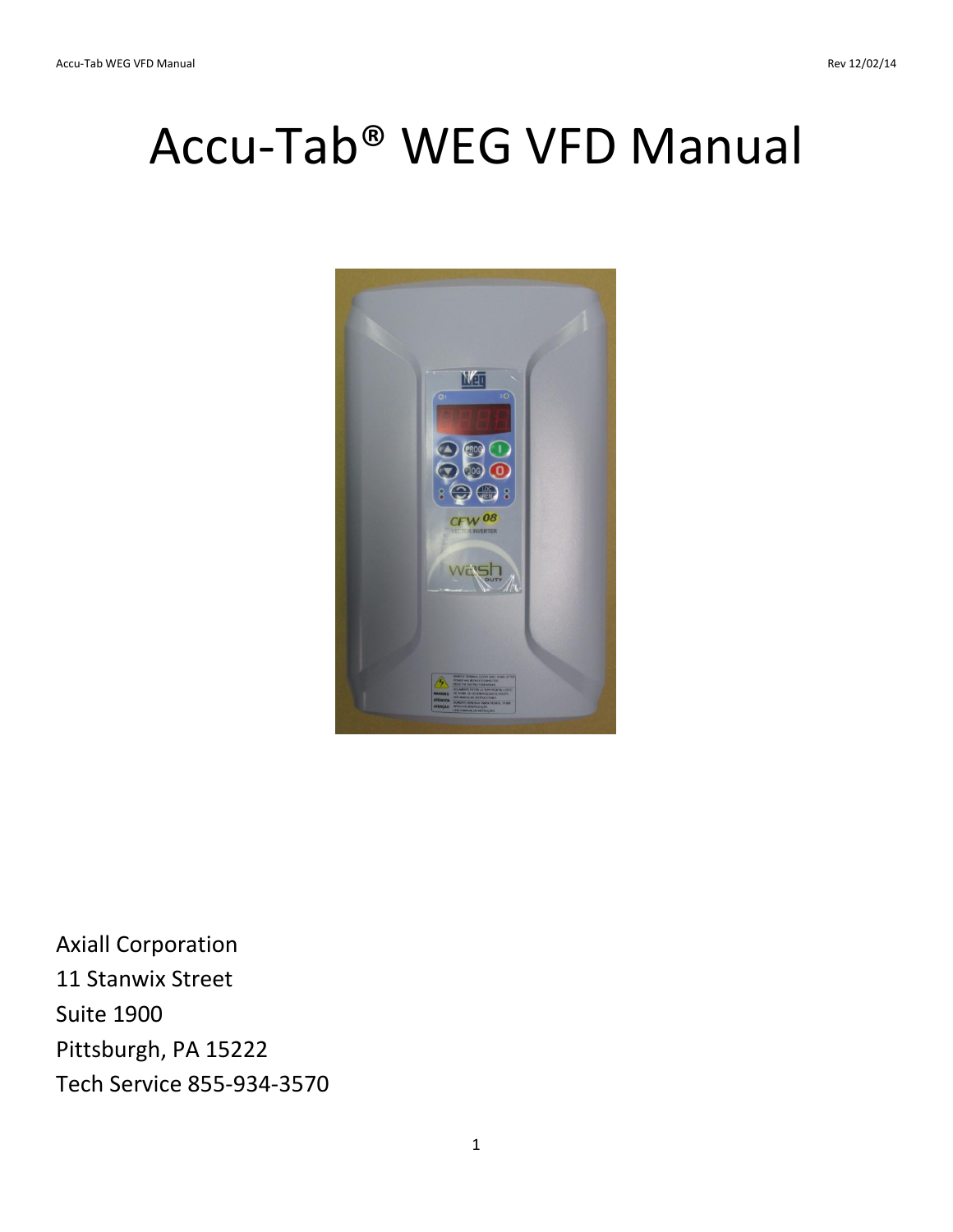#### Electrical Connections

- 1. Open front cover.
- 2. Follow diagram below for the proper electrical connections.
- 3. Replace front cover.



"plus" #6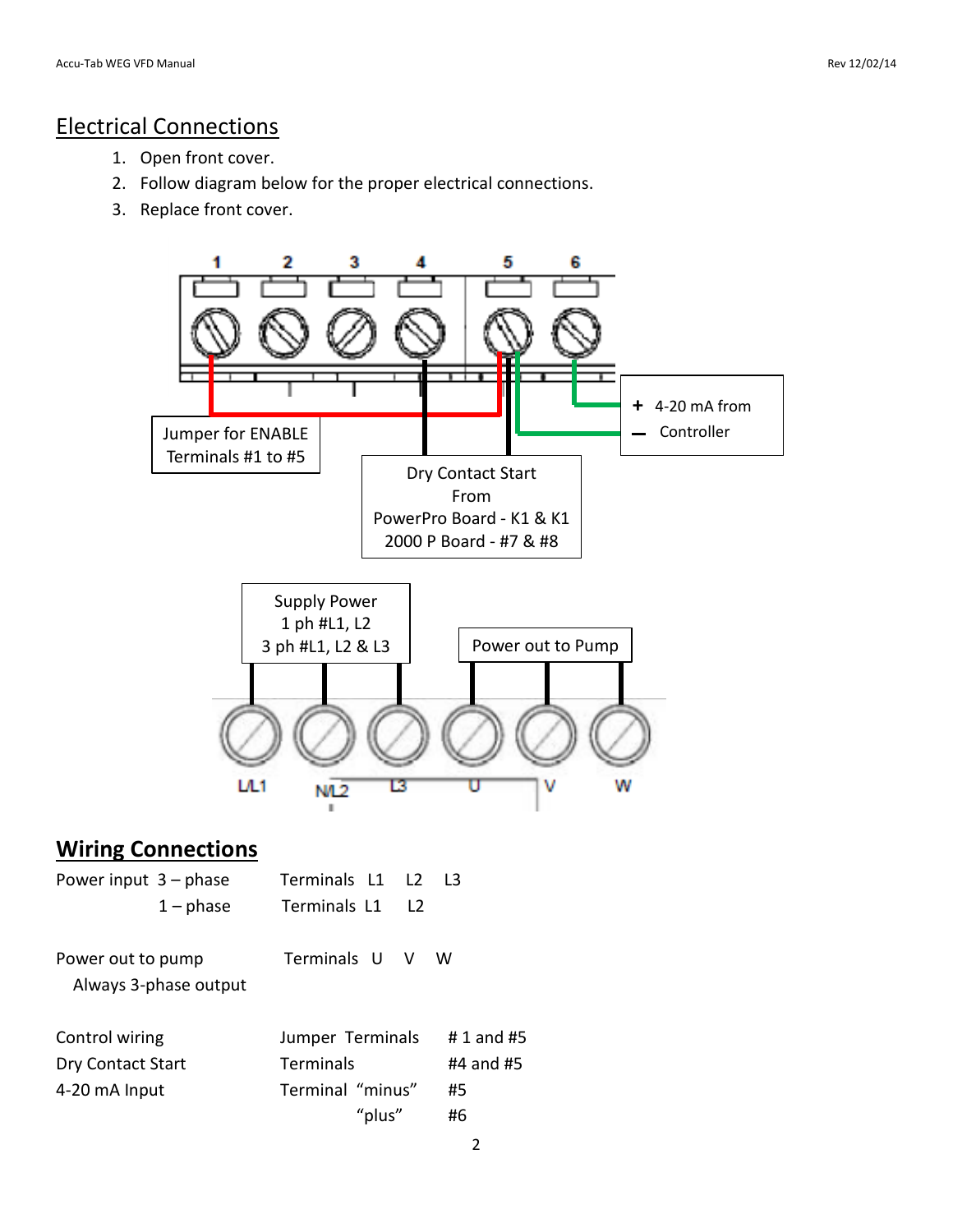#### System Boot-Up



#### Password to make changes

- 1. Arrow Up **4** to **P000** to enter Password for adjustments.
- 2. Press Program (PROG). A "0" will appear, meaning the key pad is locked.
- 3. Arrow Up  $\bigtriangleup$  to change to "5" to unlock the key pad.
- 4. Press Program <sup>(PROG</sup>) to save. **P0000** will show again.
- 5. Press ???? to lock key pad????



## Set minimum and maximum Output (Hz)

- 1. Arrow Up  $\bigcirc$  to P133 to set the minimum output.
- 2. Press Program  $P_{ROG}$  to display minimum Hz value.
- 3. Arrow Up/Down  $\bigcirc$  to set the minimum output in Hz. This value MUST be above xx Hz. to prevent over-heating of the motor. It also MUST be above the pump stall flow speed (deadhead). **This must be determined experimentally.**
- 4. Press Program (PROG) to save.
- 5. Arrow Up  $\triangle$  to **P134** to set the maximum output.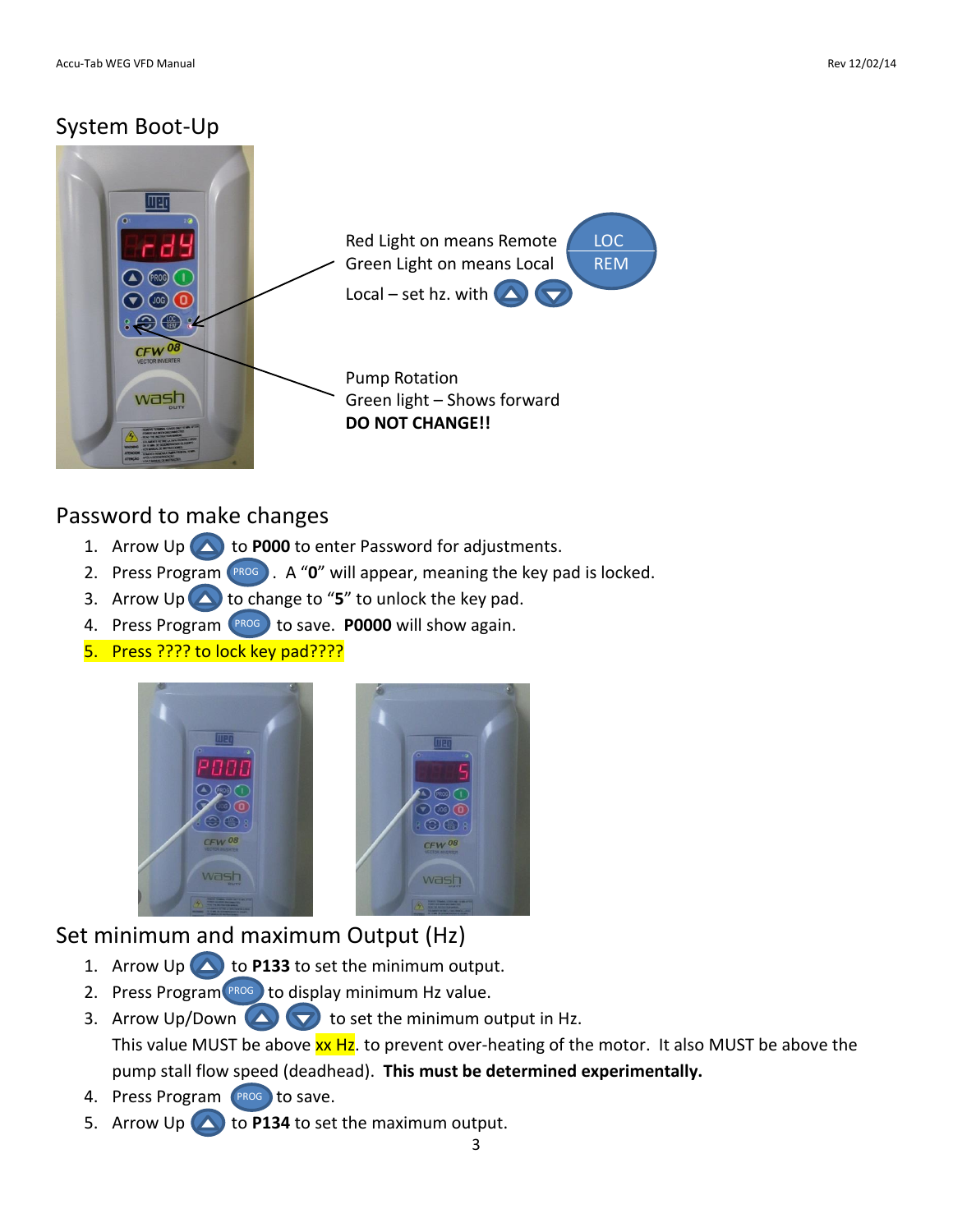- 6. Press Program <sup>(PROG</sup>) to display maximum Hz value.
- 7. Arrow Up/Down  $\bigcirc$  to set the maximum output in Hz. Set to 61 Hz.
- 8. Press Program PROG to save.



Example of Hz display.

## To display actual Hz for operation

1. Arrow Down  $\blacktriangledown$  to **P002** to display actual Hz output, then Program  $\binom{prog}{6}$  to display. Will be zero when no 4-20 mA input or system not operating.



To set the VFD to span the 4-20 input between the Min and Max Hz

- 1. Arrow Up/Down  $\bigcirc$  to P233.
- 2. Press Program  $(PROS)$  to display value. Factory default is "1".
- 3. Arrow Down  $\blacktriangledown$  to change to "0".
- 4. Press Program PROG to save.